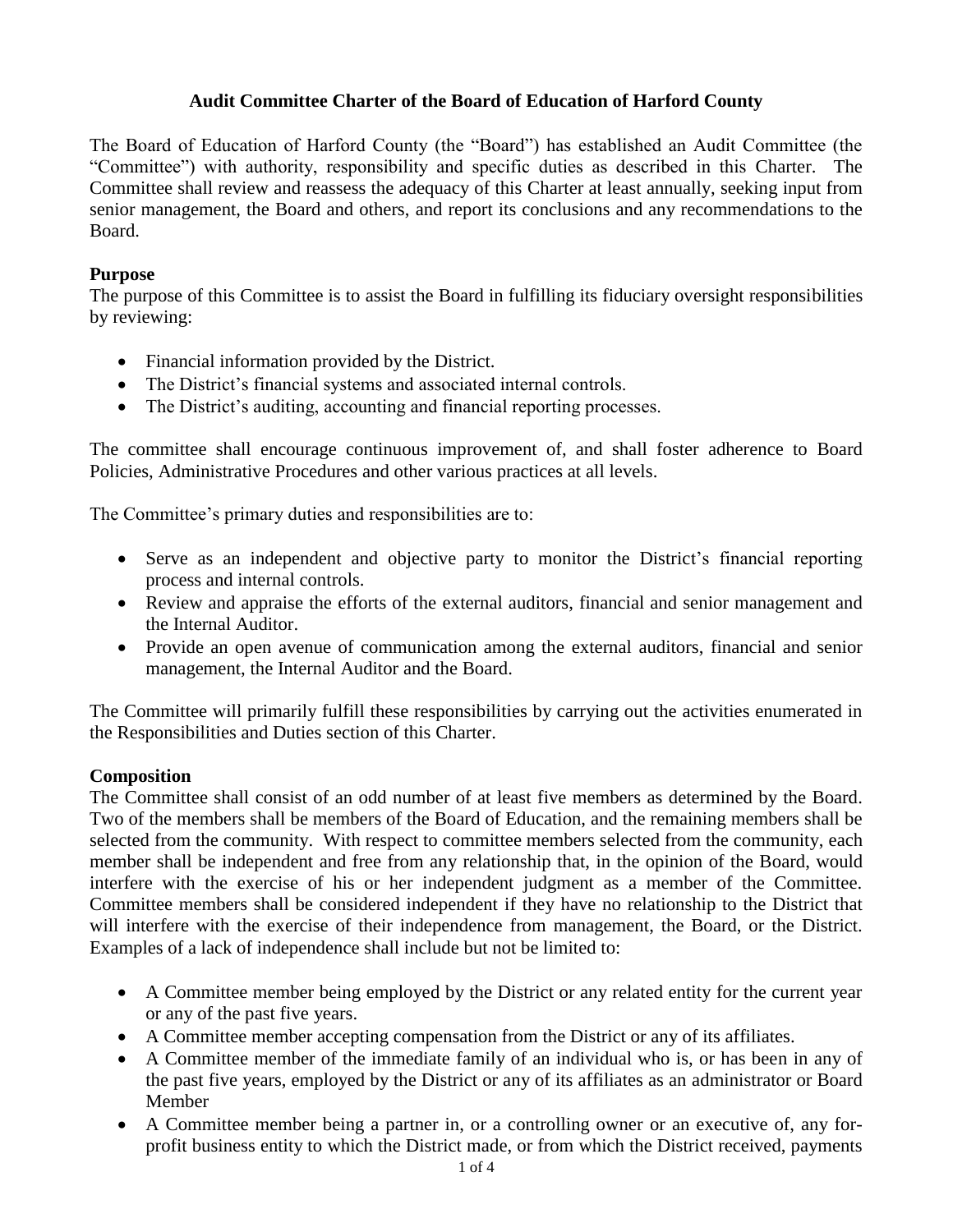that are or have been significant to the District or the for-profit business entity in any of the past five years.

The members of the Committee shall be appointed by the Board for staggered three year terms and shall be eligible for reappointment. A member shall not serve for more than two consecutive full terms. A member of the committee may be removed for cause.

The Board shall appoint a new committee member to fill any vacancy on the committee for the remainder of an unexpired term. Vacancies for unexpired terms shall be filled in the same manner as original appointments.

The members of the Committee shall designate a chairperson by majority vote of the full Committee membership. The chairperson shall be a member of the Board of Education.

All members of the Committee shall have 1) knowledge of the District's basic finance and accounting practices; 2) the ability to read and understand the District's financial statements; and 3) the ability to understand the District's key business and financial risks and related controls and control processes. The Committee shall have access to counsel and other advisors at the Committee's sole discretion.

At least one member of the Committee should have accounting or related financial management expertise, including knowledge of regulatory requirements, and should have past employment experience in finance or accounting or other comparable experience or background. Committee members are encouraged to participate in relevant and appropriate self-study education to ensure understanding of the District and the environment in which it operates.

#### **Meetings**

The Committee shall meet at least four times annually, or more frequently if circumstances dictate, to review financial performance. Additional meetings shall be scheduled as considered necessary by the Committee or the chairperson. The Committee shall request members of management, counsel, external auditors or the Internal Auditor, as applicable, to participate in Committee meetings, as necessary, to carry out the Committee's responsibilities.

As part of its job to foster open communications, the Committee should meet at least annually with management, the Internal Auditor and the external auditors in separate executive sessions to discuss any matters that the Committee or each of these groups believe should be discussed privately.

Committee meeting agendas shall be the responsibility of the chairperson, with input from Committee members. It is expected that the chairperson would also ask management and key Committee advisors to participate in this process.

The Committee, through the chairperson, shall report periodically, as deemed necessary, but at least annually to the Board. In addition, summarized minutes from Committee meetings shall be available at least one week prior to the subsequent Board meeting.

#### **Responsibilities and Duties**

To fulfill its responsibilities and duties, the Committee shall: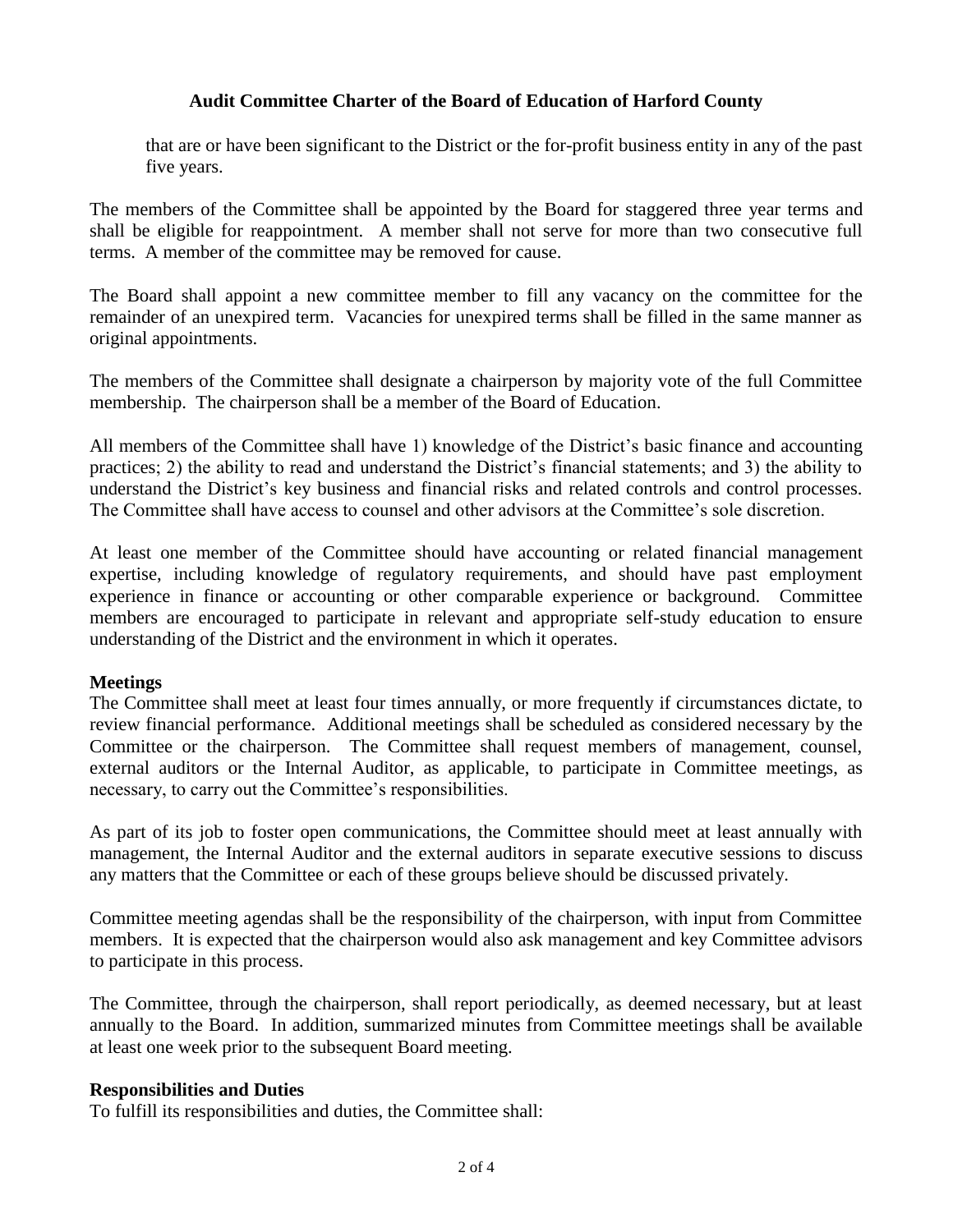Financial Reporting

- Review and assess the key financial statement issues and risks, their impact or potential effect on reported financial information, the processes used by management to address such matters, related auditors' views and the basis for audit conclusions.
- Approve changes in important accounting principles and the application thereof in annual financial reports.
- Advise financial management and the external auditors that they are expected to provide a timely analysis of significant current financial reporting issues and practices.

Risks and Controls

- Review and assess the District's business and financial risk management process, including the adequacy of the overall control environment and controls in selected areas representing significant risk.
- Review and assess the District's system of internal controls for detecting accounting and financial reporting errors, fraud and defalcations, and legal violations. In that regard, review the related findings and recommendations of the external auditors and the Internal Auditor, together with management's responses.
- Review with the District's legal counsel any legal matters that may have a material impact on the financial statements.

External Auditors

- Participate in the selection of the external auditors, considering independence and effectiveness, and recommend the selection to the Board for approval.
- Confirm that the external auditors will report all relevant issues to the Committee in response to agreed-upon expectations.
- Review the activities and qualifications of the external auditors.
- Discuss with the external auditors any relationships or non-audit services that may affect their objectivity or independence.
- Consider, in consultation with the external auditors, their audit scopes and plans to ensure completeness of coverage.
- Review and approve requests for any consulting services to be performed by the external auditors, and be advised of any other study undertaken at the request of management that is beyond the scope of the audit services engagement letter.
- Review with management and the external auditors the results of the annual audits and related comments, including any difficulties or disputes with management, any restrictions on the scope of audit work or access to required information, any significant changes in audit plans, the rationale behind adoptions and changes in accounting principles, and accounting estimates requiring significant judgments.
- Provide a medium for the external auditors to discuss with the Committee their judgments about the quality, not just the acceptability, of accounting principles and financial disclosure practices used or proposed to be adopted by the Board.

Internal Auditor

- Review the activities and qualifications of the Internal Auditor.
- Consider, in consultation with the Internal Auditor, his or her audit scopes and plans to ensure completeness of coverage.